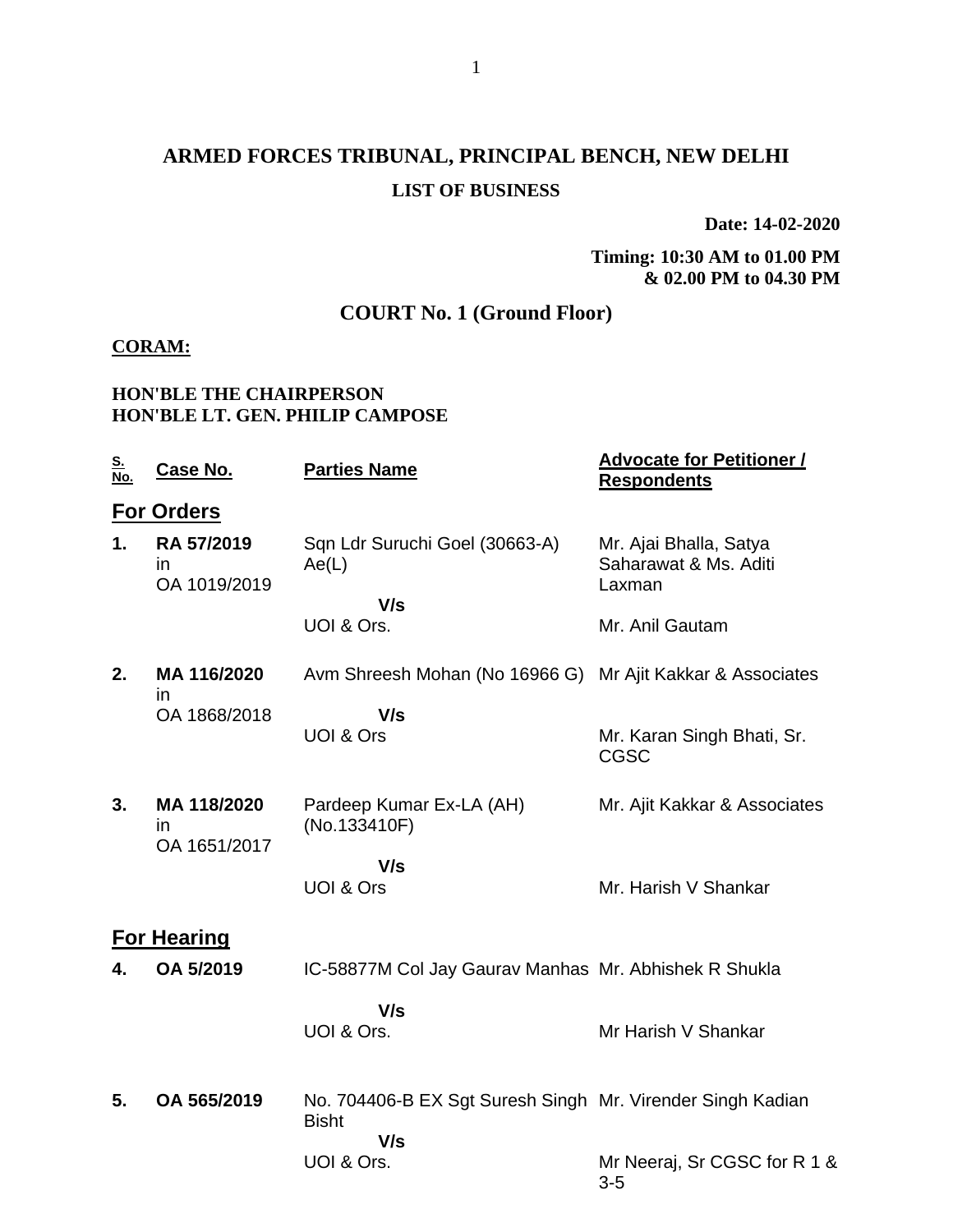| 6.  | OA 647/2019          | Lt Col Ashish Khanna (IC 65008 A)                   | Mr SS Pandey & Associates               |
|-----|----------------------|-----------------------------------------------------|-----------------------------------------|
|     |                      | V/s<br>UOI & Ors.                                   | Mr. Anil Gautam                         |
| 7.  | OA 1167/2019         | IC-44277Y Brig MS Shergill                          | Mr. SS Pandey                           |
|     |                      | V/s<br>UOI & Ors.                                   | Mr Karan Singh Bhati, Sr<br><b>CGSC</b> |
| 8.  | OA 1610/2019<br>with | No 14429441H Sep Sujeet Kumar                       | Mr Virender Singh Kadian                |
|     | MA 162/2020          | V/s<br>UOI & Ors.                                   | Mr JS Rawat                             |
| 9.  | OA 2216/2019         | No. 1086534-H Nk/DSC Arjan<br>Singh                 | Mr. U S Maurya                          |
|     |                      | V/s<br>UOI & Ors.                                   | Mr. J S Rawat                           |
| 10. | OA 27/2020           | No. 2883907-X Sep/DSC Suresh<br><b>Chand Sharma</b> | Mr. U S Maurya                          |
|     |                      | V/s<br>UOI & Ors.                                   | Mr. Arvind Kumar                        |
| 11. | OA 30/2020           | No 4078913M Sep/DSC Mohan<br>Singh                  | Mr US Maurya                            |
|     |                      | V/s<br>UOI & Ors.                                   | Ms. Jyotsna Kaushik                     |
| 12. | OA 32/2020           | Sep/DSC Tajveer Singh (No<br>15105863 M)            | Mr US Maurya                            |
|     |                      | V/s<br>UOI & Ors.                                   | Mr. Shyam Narayan                       |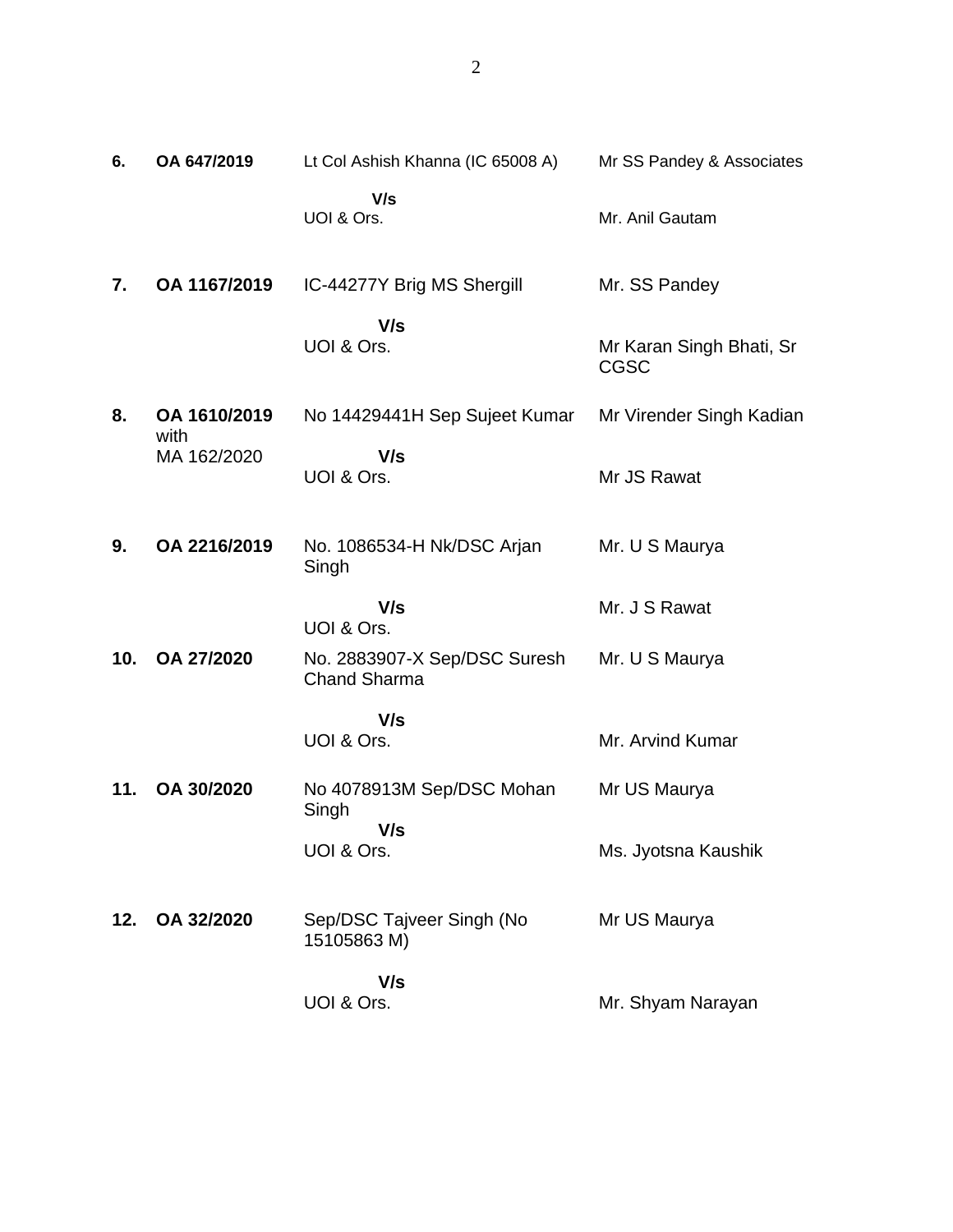### **HON'BLE THE CHAIRPERSON WILL SIT SINGLY IMMEDIATELY AFTER THE BOARD OF DB IS DISCHARGED**

## **For Orders**

| 1. | AT 9/2020                                                   | Maj Kapil Singh Sekhawat                                                  | Mr. Manoj Kr Gupta   |
|----|-------------------------------------------------------------|---------------------------------------------------------------------------|----------------------|
|    | $\mathsf{I}$<br>OA 216/2018<br>(RB, Jaipur)                 | V/s<br>UOI & Ors.                                                         | Mr. Rajesh Kumar Das |
| 2. | AT 10/2020<br>in<br>OA 500/2012                             | Smt Ghoghri Devi Widow of Late<br>Hav Jai Karan (No1290027 W)             | Mr Manoj Kr Gupta    |
|    | (RB, Jaipur) &<br>OA 102/2018<br>(RB, Jaipur)               | V/s<br>UOI & Ors                                                          | Mr. V S Tomar        |
| 3. | AT 12/2020<br>in                                            | IC-60987A Lt Col Harish Sharma                                            | Mr Veerendra Mohan   |
|    | OA Diary No.<br>1544/2019<br>& MA 551/2019<br>(RB, Lucknow) | V/s<br><b>UOI &amp; Ors</b>                                               | None                 |
| 4. | AT 13/2020<br>in<br>OA 20/2019                              | IC-56606W Colonel AR<br>Ramakrishnan                                      | Mr Veerendra Mohan   |
|    | (RB, Kolkata)                                               | V/s<br><b>UOI &amp; Ors</b>                                               | None                 |
| 5. | MA 286/2020<br>in                                           | IC-44104F Col (TS) K Manoharan Mr. Ajai Bhalla & Mr. Baljeet<br>(CONVICT) | Singh                |
|    | OA Diary<br>No.694/2020                                     | V/s                                                                       |                      |
|    |                                                             | UOI & Ors.                                                                | Mr Anil Gautam       |
| 6. | MA 337/2020<br>ın                                           | No 6385150P Sep/DSC Shyam Lal                                             | Mr US Maurya         |
|    | OA Diary<br>No.809/2020                                     | V/s<br>UOI & Ors.                                                         | None                 |
| 7. | MA 351/2020<br>in<br>OA Diary                               | No. 2881279-P Ex NK/DSC Maharaj<br>Singh Rajput                           | Mr. U S Maurya       |
|    | No.806/2020                                                 | V/s<br>UOI & Ors.                                                         | None                 |
| 8. | MA 352/2020<br>in<br>OA Diary                               | No. 4068754-M Nk Birendra Singh<br>(Retd.)                                | Ms. Archana Ramesh   |
|    | No.791/2020                                                 | V/s<br>UOI & Ors.                                                         | None                 |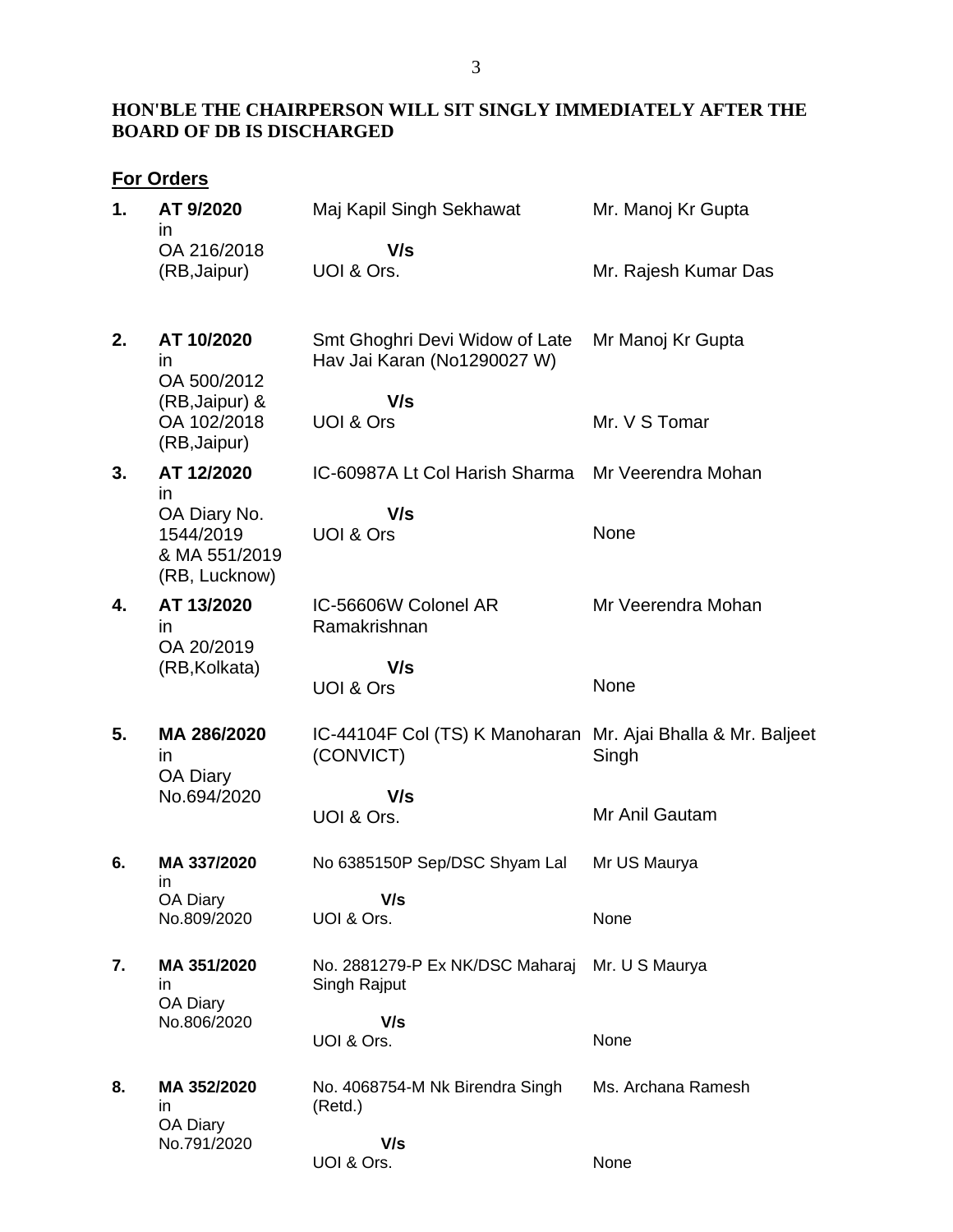**9. MA 353/2020** in OA Diary No.857/2020 Lt Cdr Pramod Gajanan Palsule (Retd.)  **V/s** UOI & Ors. Ms. Archana Ramesh None **10. MA 357/2020** in OA Diary No.7612/2019 Ex Lt Cdr VS Girish (No 05651 T)  **V/s** UOI & Ors. Mr KS Haridas, LS Nishad, Anas Shamnad & DS Randhawa None **11. MA 359/2020** in OA Diary No.673/2020 No 1079493F Ex Sep/DSC Gurnam Singh  **V/s** UOI & Ors. Mr US Maurya None **12. MA 360/2020** in OA Diary No.846/2020 Smt. Bimla  **V/s** UOI & Ors. Ms. Archana Ramesh None **13. MA 361/2020** in OA Diary No.910/2020 Ex MWO Govind Narayan Mishra Mr. Ajit Kakkar (662139-B)  **V/s** UOI & Ors. None **14. MA 363/2020** in OA Diary No.911/2020 JC-667354M Sub Sree Kumar VG Ms. Archana Ramesh (Retd.)  **V/s** UOI & Ors. None **15. MA 364/2020** in OA Diary No.13/2020 JC-762978K Sub Lalit Mohan Singh Bisht  **V/s** UOI & Ors. Mr. Ved Prakash None **16. MA 365/2020** in OA Diary No.236/2020 Sub Santosh Kumar Singh (JC 762973 L)  **V/s** UOI & Ors. Mr Ved Prakash None **17. MA 366/2020** in OA Diary No.830/2020 Ex Sep/DSC Ismail Makanadar (No 14606890 P)  **V/s** UOI & Ors. Mr US Maurya None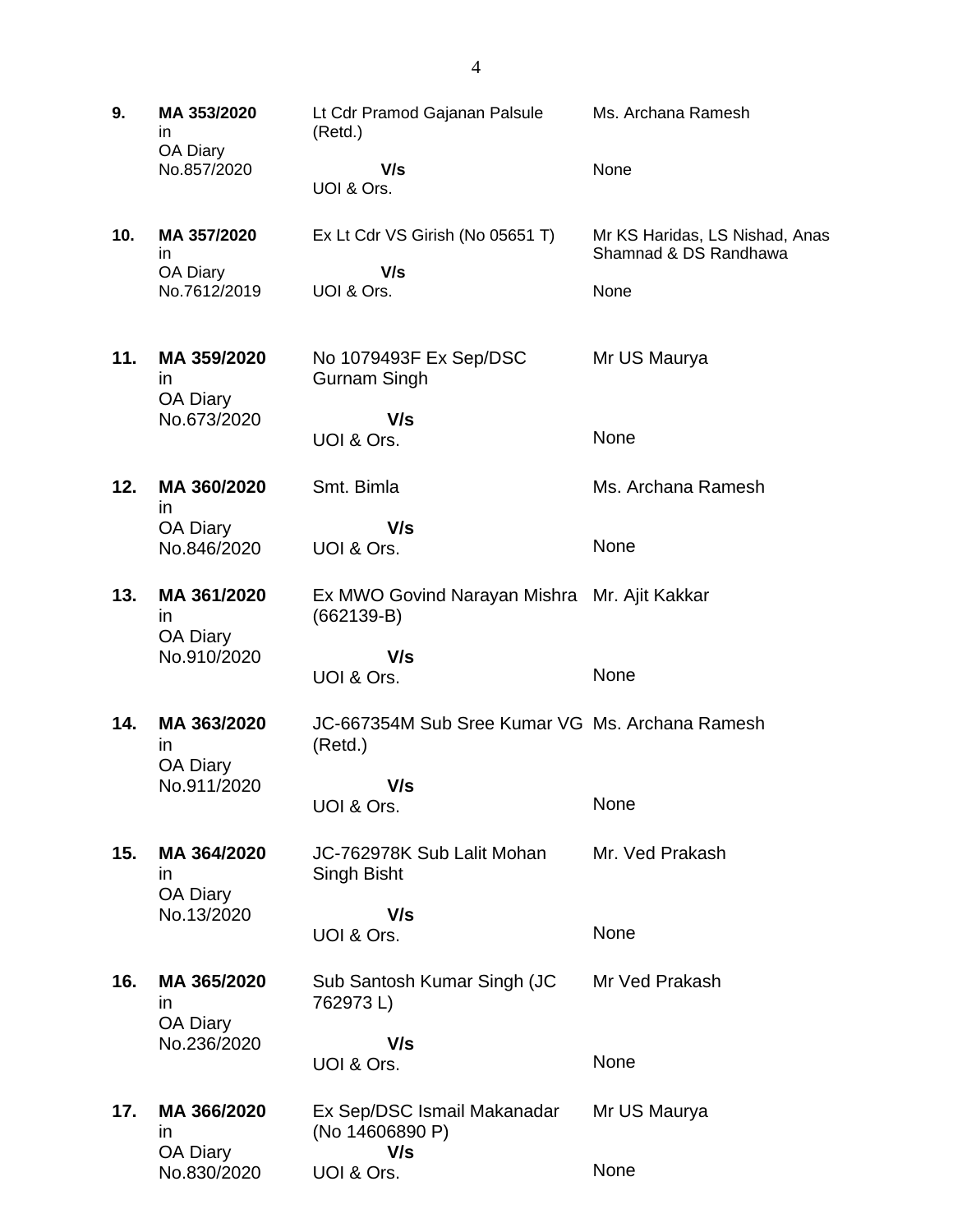| 18. | MA 367/2020<br>ın                    | Ex Nk/DSC Nakender Kumar<br>Singh (No 4262762 Y)   | Mr US Maurya        |
|-----|--------------------------------------|----------------------------------------------------|---------------------|
|     | <b>OA Diary</b><br>No.700/2020       | V/s<br>UOI & Ors.                                  | None                |
| 19. | MA 368/2020<br>ın<br><b>OA Diary</b> | JC-283787A Nb Sub<br>Gorakshnath Ramchandra Patare | Mr. Veerendra Mohan |
|     | No.932/2020                          | V/s<br>UOI & Ors.                                  | <b>None</b>         |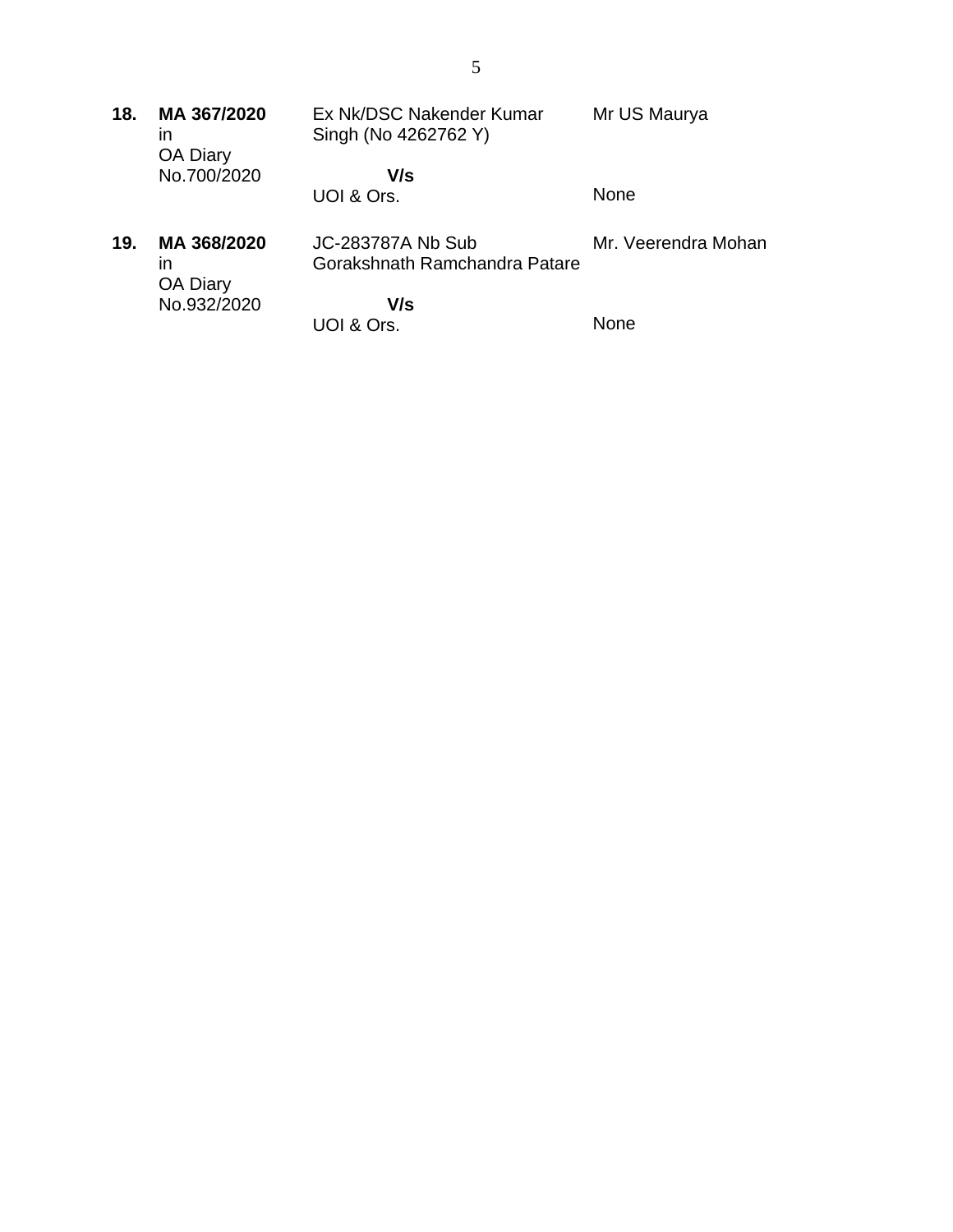## **ARMED FORCES TRIBUNAL, PRINCIPAL BENCH, NEW DELHI LIST OF BUSINESS**

**Date: 14-02-2020**

**Timing: 10:30 AM to 01.00 PM & 02.00 PM to 04.30 PM**

## **COURT No. 2 (Ground Floor)**

#### **CORAM:**

#### **HON'BLE MS. JUSTICE SUNITA GUPTA HON'BLE AIR MARSHAL B.B.P. SINHA**

| <u>S.</u><br><u>No.</u> | <u>Case No.</u>           | <b>Parties Name</b>                                                         | <b>Advocate for Petitioner /</b><br><b>Respondents</b> |
|-------------------------|---------------------------|-----------------------------------------------------------------------------|--------------------------------------------------------|
|                         | <b>For Clarifications</b> |                                                                             |                                                        |
| 1.                      | OA 2095/2019              | No. 14929143-P Hav/PA Bonthu<br>Raju                                        | Mr. Indra Sen Singh/Abhishek<br>Singh                  |
|                         |                           | V/s                                                                         |                                                        |
|                         |                           | UOI & Ors.                                                                  | Mr. S P Sharma                                         |
| 2.                      | OA 2099/2019              | Nb Sub (PA) S Mohan (JC<br>672026H)                                         | Mr. Indra Sen Singh/Abhishek<br>Singh                  |
|                         |                           | V/s<br>UOI & Ors.                                                           | Mr. V Pattabhi Ram                                     |
|                         | <b>For Admission</b>      |                                                                             |                                                        |
| 3.                      | OA 882/2019               | JC 300486P Sub (TIFC) ) Arun<br><b>Kumar Singh</b><br>V/s                   | Mr. S S Pandey &<br>Association                        |
|                         |                           | UOI & Ors.                                                                  | Mr. S D Windlesh                                       |
| 4.                      | OA 2204/2019              | IC-47109L Col Vineet Bhatia                                                 | Mr. Indra Sen Singh/Abhishek<br>Singh                  |
|                         |                           | V/s<br>UOI & Ors.                                                           | Dr Vijendra Singh Mahndiyan                            |
| 5.                      | OA 2331/2019              | Ex Sub SKT Satya Prakash Saxena Mr Amit Kumar & Associates<br>(JC 730305 F) |                                                        |
|                         |                           | V/s                                                                         |                                                        |
|                         |                           | UOI & Ors.                                                                  | Mr Anil Gautam                                         |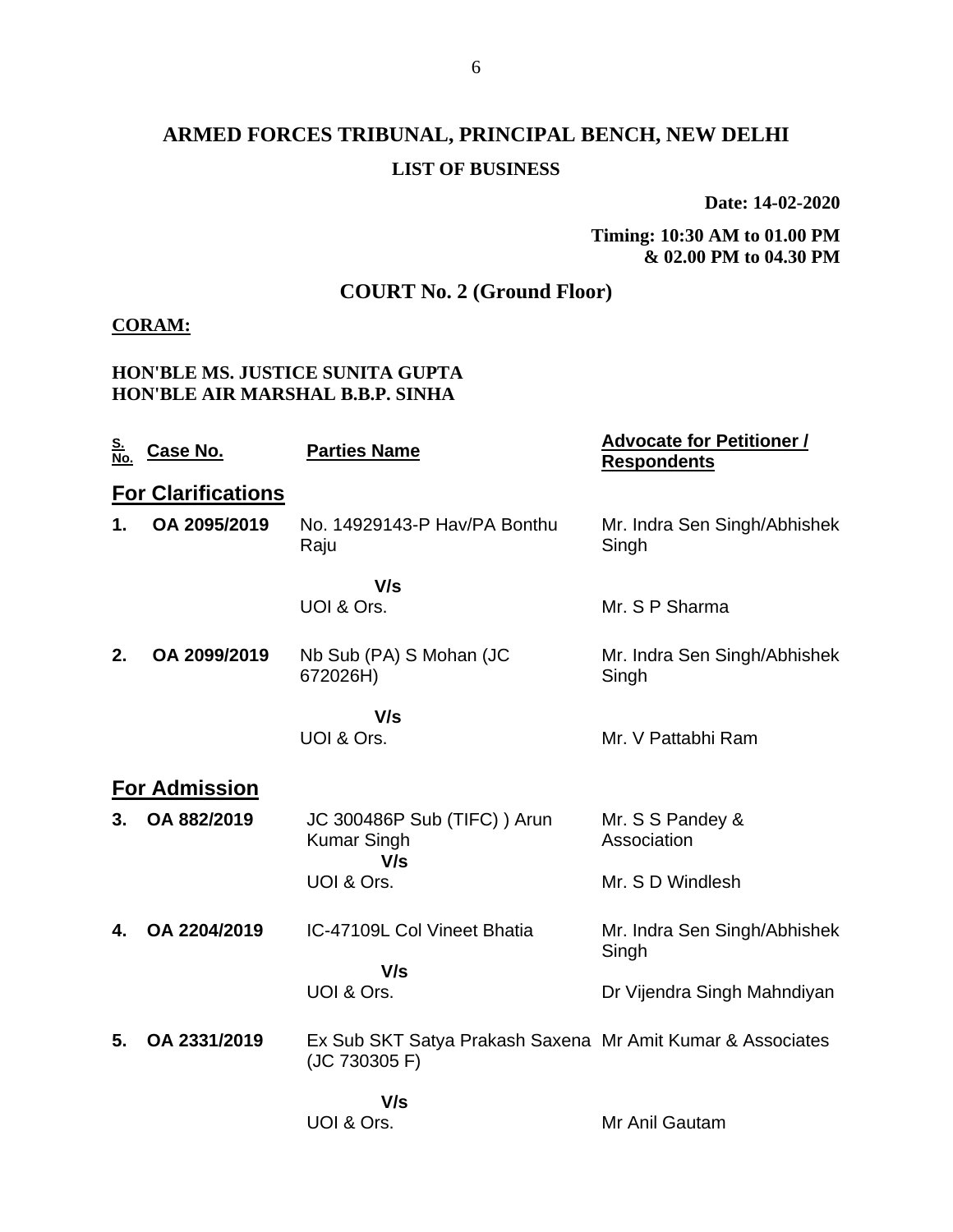| 6.                   | OA 279/2020                        | Nb Sub/AEC Narendra Kumar<br>(Retd) (JC 805630 L)                                                                    | Mr Indra Sen Singh &<br>Abhishek Singh |
|----------------------|------------------------------------|----------------------------------------------------------------------------------------------------------------------|----------------------------------------|
|                      |                                    | V/s<br>UOI & Ors.                                                                                                    | None                                   |
| $\mathbf{7}_{\cdot}$ | OA 280/2020<br>with<br>MA 362/2020 | Smt Dharmista Ben Widow of Late Mr US Maurya<br>Sep (ACP 1) Patel Bhavesh Kumar<br>Keshav Lal (No 14819628 P)<br>V/s |                                        |
|                      |                                    | UOI & Ors.                                                                                                           | None                                   |
| 8.                   | OA 281/2020                        | No. 7088823-F Ex Hav Satya Vir<br>Singh                                                                              | Mr. S M Dalal                          |
|                      |                                    | V/s<br>UOI & Ors.                                                                                                    | None                                   |
| 9.                   | OA 282/2020                        | Lt Cdr Raghav Sharma (43035-F)                                                                                       | Mr. Indra Sen Singh/Shakti<br>Jaidwal  |
|                      |                                    | V/s<br>UOI & Ors.                                                                                                    | None                                   |

# **Pleadings not complete**

|     | 10. OA 1896/2018<br>with<br>MA 2096/2018 & | No. 737294-R Ex Sgt Jitendra<br>Kumar Deo & Ors.            | Mr. Umesh Sharma             |
|-----|--------------------------------------------|-------------------------------------------------------------|------------------------------|
|     | 2097/2018                                  | V/s<br>UOI & Ors.                                           | Mr. Harish V Shankar         |
|     | 11. OA 1926/2018<br>with                   | No. 289478 Ex Cpl R S Sahgal                                | Mr. S S Pandey & Associates  |
|     | MA 594/2019                                | (Retd.)<br>V/s<br>UOI & Ors.                                | Dr. Vijendra Singh Mahndiyan |
|     | 12. OA 396/2019                            | SS-44229Y Maj Rahul Kumar<br>Verma<br>V/s                   | Mr. T Prasad                 |
|     |                                            | UOI & Ors.                                                  | Mr Satya Ranjan Swain        |
| 13. | OA 502/2019<br>with<br>MA 1077/2019        | Ex AC (U/T) Sohit Kumar (No 8933883 Ms Archana Ramesh<br>F) |                              |
|     |                                            | V/s<br>UOI & Ors.                                           | Mr. A K Gautam               |
|     |                                            |                                                             |                              |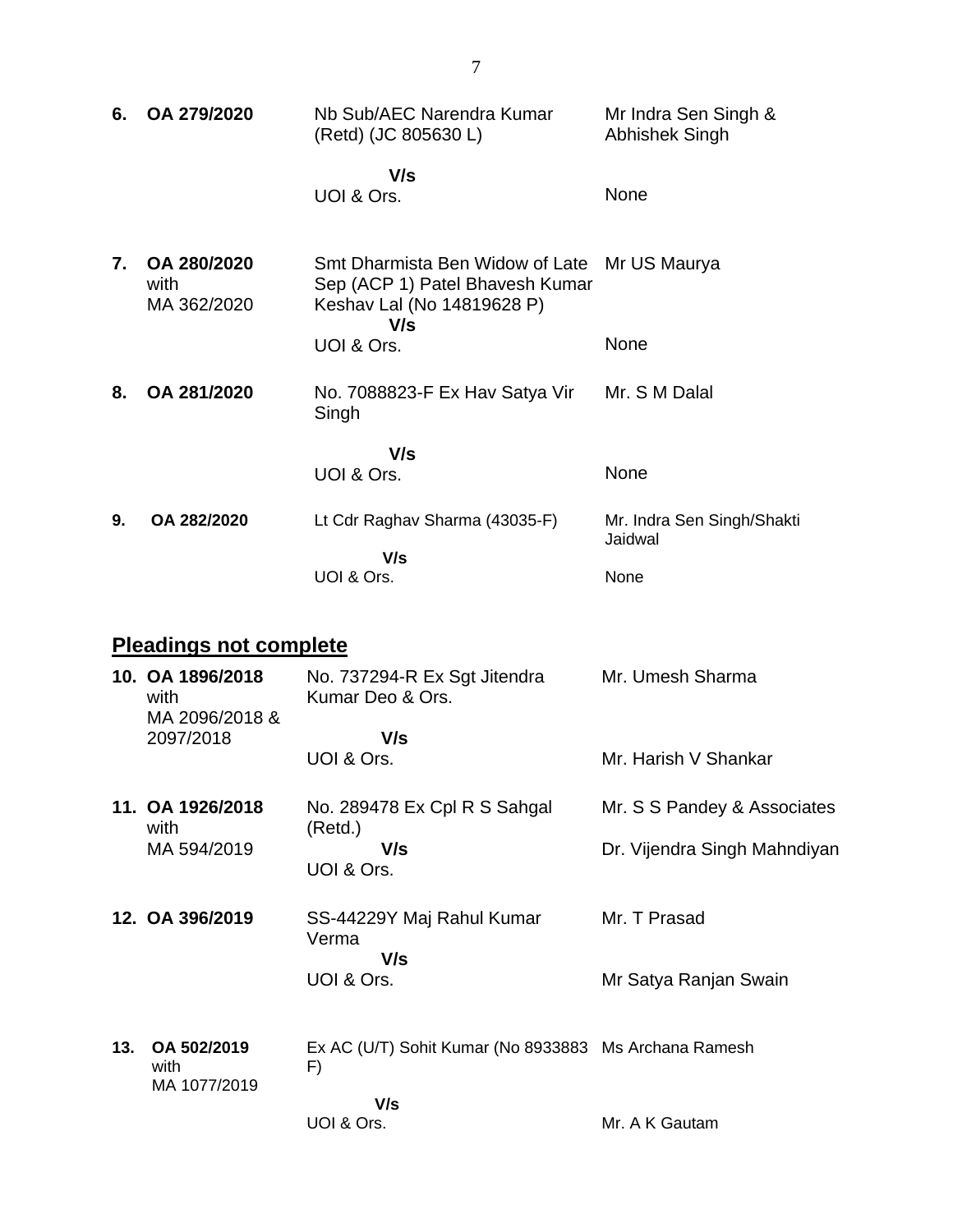| 14. | OA 511/2019<br>with                    | Ex Nk Sukhdev Singh (No 2490061 W) Mr Virender Singh Kadian |                             |
|-----|----------------------------------------|-------------------------------------------------------------|-----------------------------|
|     | MA 1083/2019                           | V/s<br>UOI & Ors.                                           | Mr. Avdhesh Kumar Singh     |
| 15. | OA 512/2019                            | No 795429N Ex Sgt Chandan Kumar<br>Singh                    | Mr. VS Kadian               |
|     |                                        | V/s<br>UOI & Ors.                                           | Mr. Y P Singh               |
| 16. | OA 520/2019<br>with<br>MA 1093/2019    | IC-38044F Maj Gen Pankaj Sachdeva<br>(Retd)                 | Mr. VS Kadian               |
|     |                                        | V/s<br>UOI & Ors.                                           | Mr. Rajeev Kumar            |
| 17. | OA (Appeal)<br>728/2019                | No. 921473-L Cpl Sumit Kumar<br>Sharma                      | Mr. D K Sharma              |
|     |                                        | V/s<br>UOI & Ors.                                           | Mr. Harish V Shankar        |
| 18. | OA 821/2019<br>with<br>MA 1452/2019    | No 13850262N Ex Hony Nb Sub Harbir Mr. SM Dalal<br>Singh    |                             |
|     |                                        | V/s<br>UOI & Ors.                                           | Mr. Arvind Patel            |
|     | <b>For Execution</b>                   |                                                             |                             |
|     | 19. MA 1232/2019<br>in<br>OA 579/2018  | No. 2677956-A Ex Nk Devendra<br><b>Kumar Sharma</b>         | Mr. S M Dalal               |
|     |                                        | V/s                                                         |                             |
|     |                                        | UOI & Ors.                                                  | Ms. Jyotsna Kaushik         |
|     | 20. MA 2098/2019<br>ın<br>OA 1060/2018 | Nb Sub Birbal Kumar (Retd) (JC-<br>668256Y)                 | Ms. Archana Ramesh          |
|     |                                        | V/s<br>UOI & Ors                                            | Mr. Satya Ranjan Swain      |
|     | 21. MA 2895/2019<br>ın                 | Ex AC (U/T) Mohit Dubey                                     | Mr Subash Chand Tomar       |
|     | OA 1342/2017                           | V/s<br>UOI & Ors                                            | Mr Avdhesh Kumar Singh      |
| 22. | MA 340/2020<br>ın                      | Ex Sepoy Kuldip Singh (No 3158732)                          | Mr Ajit Kakkar & Associates |
|     | OA 969/2017                            | V/s<br>UOI & Ors                                            | Mr. Arvind Patel            |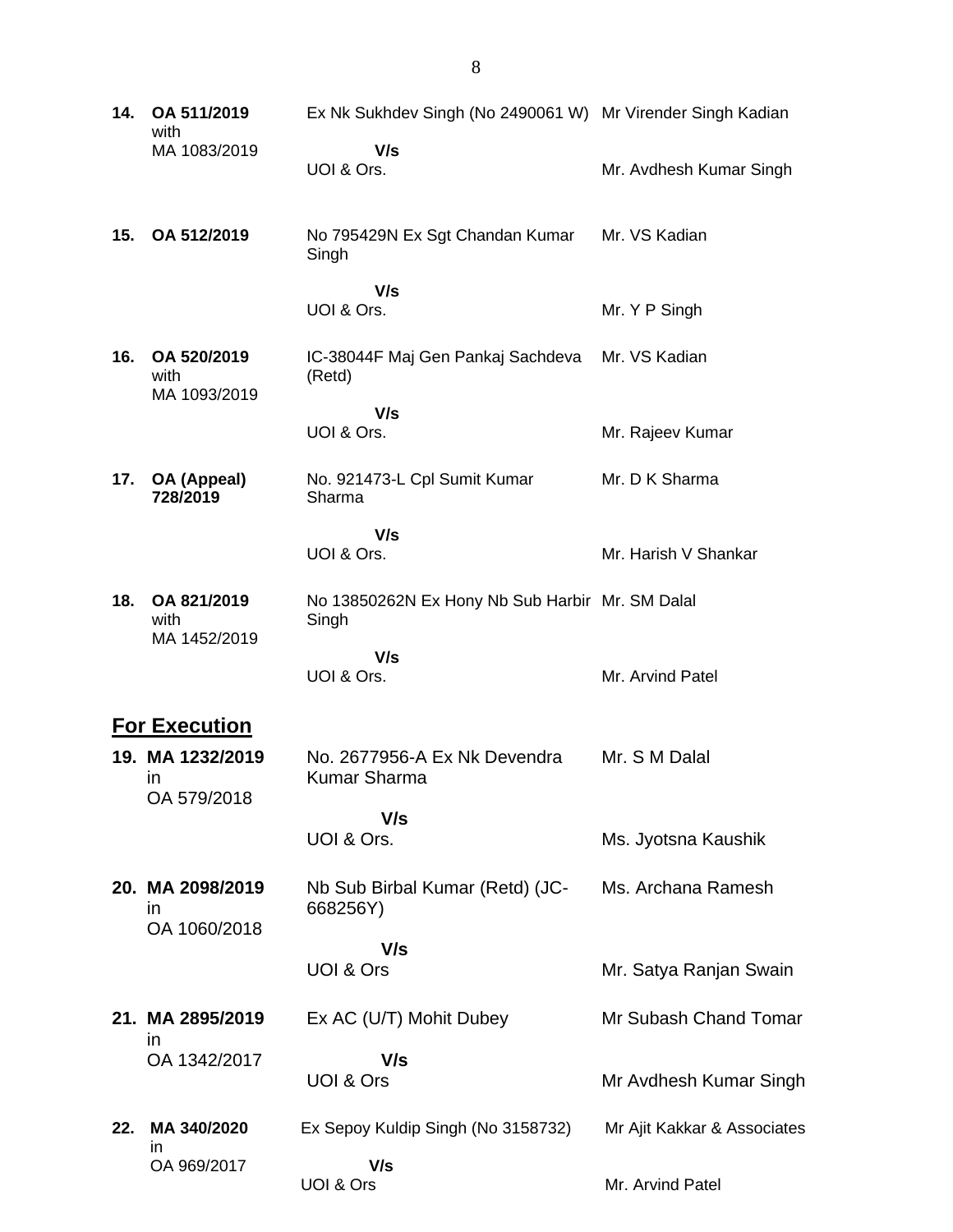# **Miscellaneous**

| 23. MA 345/2020 | Hav Sham Das D (Through his wife | Mr Anand Kumar                     |
|-----------------|----------------------------------|------------------------------------|
| ın              | Raji Nair)                       |                                    |
| OA (Appeal)     | V/s                              |                                    |
| 1922/2018       | UOI & Ors                        | Mr. Karan Singh Bhati, Sr.<br>CGSC |

# **Pleadings complete**

| 24. OA 470/2015                     | Ex Rect Rajesh Kumar                                    | Mr. R S Kalkal                                     |
|-------------------------------------|---------------------------------------------------------|----------------------------------------------------|
|                                     | V/s<br>UOI & Ors.                                       | <b>Mr Arvind Patel</b>                             |
| 25. TA 10/2016<br>(TA 1240/2010     | Lagnesh Mishra                                          | Ms Sneha Kalita                                    |
| (RB, Lucknow)                       | V/s<br>UOI & Ors.                                       | Dr Vijendra Singh Mahndiyan                        |
| 26. OA 242/2017<br>with             | Sep Jai Bhagwan                                         | Ms. Archana Ramesh                                 |
| MA 196/2017                         | V/s<br>UOI & Ors.                                       | Mr. YP Singh for R 1-3, Ms<br>Anjali Vohra for R-4 |
| 27. OA 1154/2017<br>with            | Ex LCK(S) Hari Om                                       | Mr. V S Kadian                                     |
| MA 852/2017                         | V/s<br>UOI & Ors.                                       | Dr Vijendra Singh Mahndiyan                        |
| 28. OA 1461/2017<br>with            | Ex Nk Prem Chand                                        | Mr. I S Singh/Abhishek Singh                       |
| MA 1095/2017 &<br>1606/2018         | V/s<br>UOI & Ors.                                       | Mr. Anil Gautam                                    |
| 29. TA 3/2019<br>WP(C)No.4341/19    | Ex Hav/Sep Ashok Kumar Sharma<br>(No.13951078-K)        | Applicant-In-Person                                |
| 99                                  | V/s                                                     |                                                    |
|                                     | UOI & Ors.                                              | None                                               |
| 30. OA 325/2019<br>(OA 78/2014 (RB, | Major Mitesh Kumar Sinha (Retd)<br>$(IC-61007A)$<br>V/s | Mr. Virender Singh Kadian                          |
| Kolkata)                            | UOI & Ors.                                              | Mr. Rajiv Kumar Das                                |